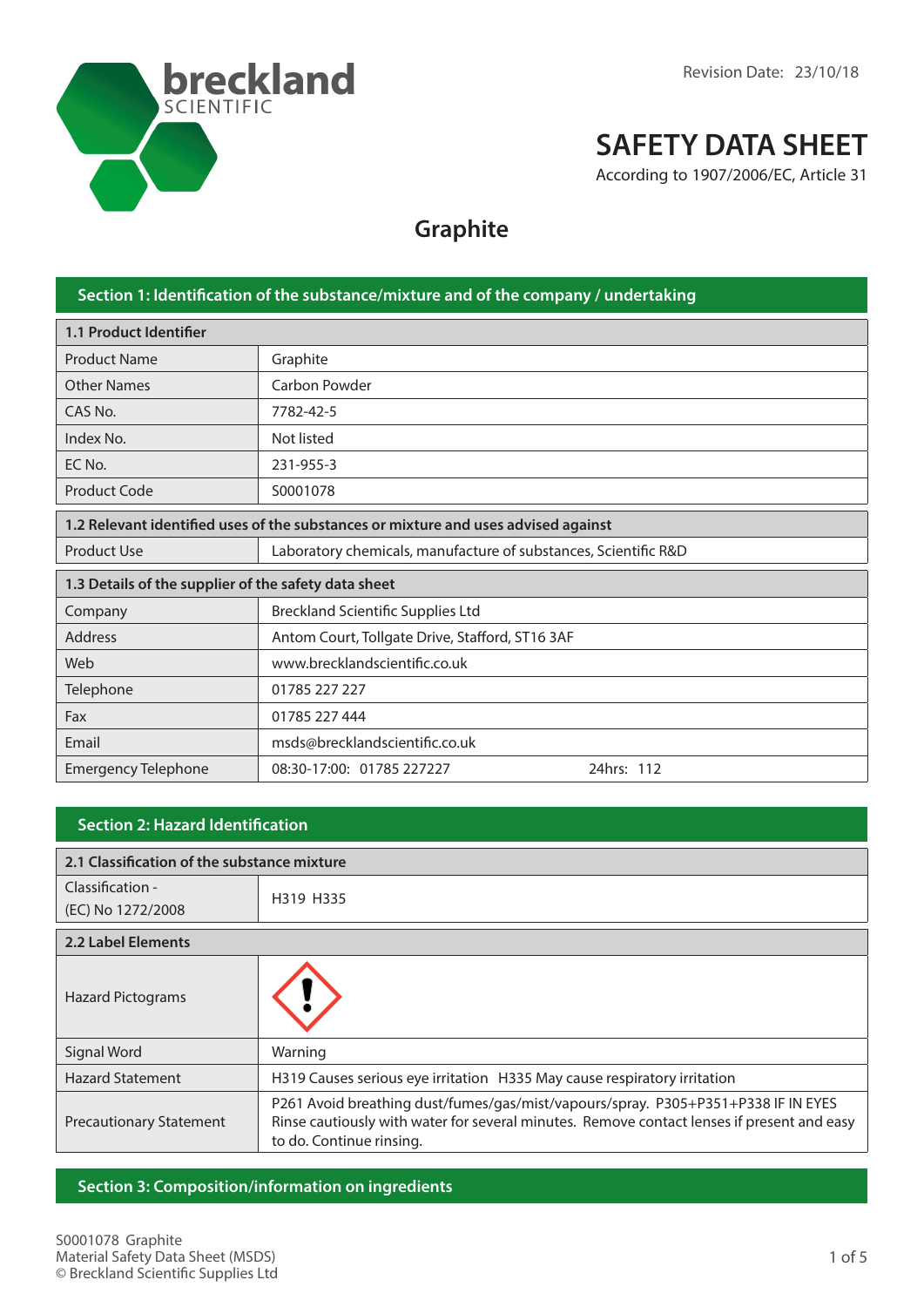| 3.1 Substances - 67/548/EEC/1999/45/EC |                |                |               |
|----------------------------------------|----------------|----------------|---------------|
| Chemical Name & Code                   | <b>CAS No.</b> | Classification | Concentration |
|                                        |                |                |               |
|                                        |                |                |               |
|                                        |                |                |               |
|                                        |                |                |               |
|                                        |                |                |               |
|                                        |                |                |               |

All percentages are by weight.

If above table is empty - no components need to be disclosed according to the applicable regulations

# **Section 4: First Aid Measures**

| 4.1 Description of first aid measures |                                                                                                                                                                                                    |  |
|---------------------------------------|----------------------------------------------------------------------------------------------------------------------------------------------------------------------------------------------------|--|
| Inhalation                            | Move the exposed person to fresh air. If breathing stops, provide artificial respiration.                                                                                                          |  |
| Eye Contact                           | Rinse immediately with plenty of water for 15 minutes holding the eyelids open. Seek<br>medical attention.                                                                                         |  |
| <b>Skin Contact</b>                   | Remove all contaminated clothes and footwear immediately unless stuck to skin. Wash off<br>immediately with plenty of soap and water. Seek medical attention if irritation or symptoms<br>persist. |  |
| Ingestion                             | DO NOT INDUCE VOMITING. Never give anything by mouth to an unconscious person. Rinse<br>mouth thoroughly. Seek medical attention.                                                                  |  |
| <b>General Information</b>            | If you feel unwell, seek medical advice (show the label where possible).                                                                                                                           |  |

## **Section 5: Firefighting Measures**

| 5.1 Extinguishing media                                   | Use extinguishing measures that are appropriate to local circumstances and the<br>surrounding environment |
|-----------------------------------------------------------|-----------------------------------------------------------------------------------------------------------|
| 5.2 Special hazards arising<br>from substances or mixture | No data available                                                                                         |
| 5.3 Advice for firefighters                               | Wear suitable respiratory equipment when necessary                                                        |

#### **Section 6: Accidental Release Measures**

| 6.1 Personal precaution,<br>protective equipment and<br>emergency procedures | Wear suitable protective clothing. Avoid breathing vapours, mist or gas. Avoid formation of<br>dust. Ensure adequate ventilation of the working area. Evacuate personnel to a safe area. |
|------------------------------------------------------------------------------|------------------------------------------------------------------------------------------------------------------------------------------------------------------------------------------|
| 6.2 Environmental<br>precautions                                             | If safe to do so, prevent further leakage or spillage. Do not let product enter drains.                                                                                                  |
| 6.3 Methods and materials<br>for containments and<br>cleaning up             | Avoid raising dust. Sweep up. Transfer to suitable, labelled containers for disposal.                                                                                                    |

| <b>Section 7: Handling and Storage</b> |                                                                                             |  |
|----------------------------------------|---------------------------------------------------------------------------------------------|--|
|                                        |                                                                                             |  |
| 7.1 Precautions for safe               | Handle in accordance with good industrial hygiene and safety practice. Never carry a bottle |  |
| handling                               | by its top. Avoid formation of dust. Ensure adequate ventilation of the working area.       |  |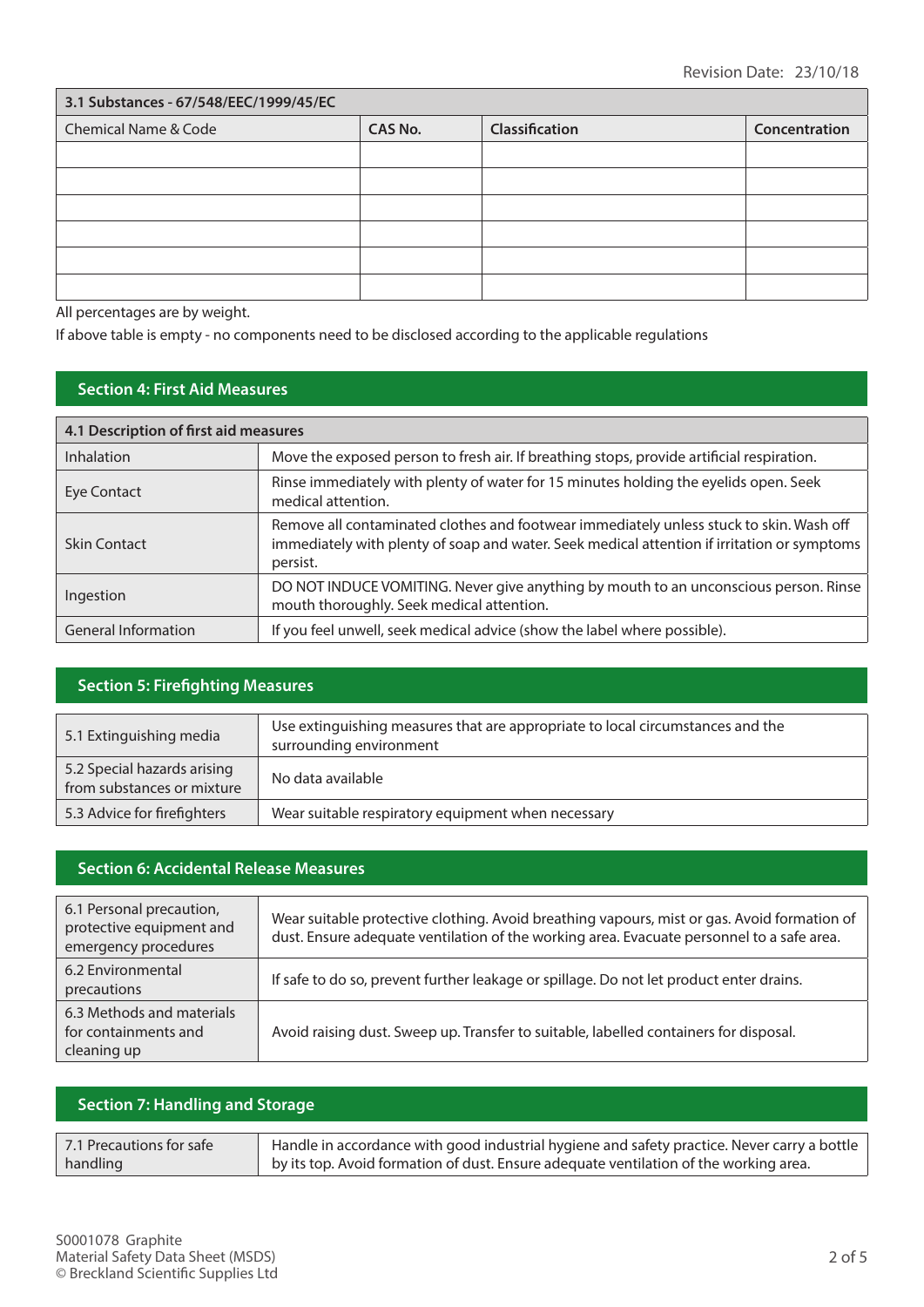|                                                                        | Keep container tightly closed in a cool, dry and well-ventilated area. Keep in properly<br>labeled containers.                                                                                                                                                                                                                                                                                                            |
|------------------------------------------------------------------------|---------------------------------------------------------------------------------------------------------------------------------------------------------------------------------------------------------------------------------------------------------------------------------------------------------------------------------------------------------------------------------------------------------------------------|
| 7.2 Conditions for safe<br>storage including any<br>incompatibilities. | General principles of chemical storage: Store the minimum stock levels of hazardous<br>chemicals, always disposing of chemicals that are no longer required. Store large breakable<br>containers, particularly of liquids, below shoulder height. Ensure containers and bottle tops<br>are sealed properly to avoid unnecessary leakage of vapours. Ensure hazard labels are clear<br>and never store in direct sunlight. |

#### **Section 8: Exposure controls/ personal protection**

#### **8.1 Control parameters**

| 8.1.1 Exposure limit values |                     |                                 |
|-----------------------------|---------------------|---------------------------------|
| Graphite                    | Long Term (8hr TWA) | Short Term (15 min period STEL) |
| CAS No: 7782-42-5           |                     |                                 |
| ppm                         | N/A                 | N/A                             |
| mg/m <sup>3</sup>           | N/A                 | N/A                             |

Where no specific short-term exposure limit is listed, a figure three times the long-term exposure should be used. Figures are based upon UK EH40 WEL (Workplace Exposure Limits)

| 8.2 Exposure Controls       |                                                                                                                                                                                                                                                      |
|-----------------------------|------------------------------------------------------------------------------------------------------------------------------------------------------------------------------------------------------------------------------------------------------|
| <b>Engineering Measures</b> | Handle in accordance with good industrial hygiene and safety practice. Wash hands before<br>breaks and at the end of the working day. Ensure adequate ventilation of the working area.<br>Ensure quickly accessible eye-wash stations are available. |
| Eye / face protection       | Wear appropriate well-fitting protective eyeglasses or chemical safety goggles as described<br>by EN166 (EU Standard)                                                                                                                                |
| Skin / hand protection      | Wear appropriate protective gloves and clothing to prevent skin exposure. Gloves must be<br>inspected prior to use. Use proper glove removal technique (without touching glove's outer<br>surface) to avoid skin contact.                            |
| Respiratory protection      | Use a EN149 (EU Standard) approved respirator if exposure limits are exceeded or if<br>irritation or other symptoms are experienced.                                                                                                                 |

## **Section 9: Physical and chemical properties**

| State:                       | Solid             |
|------------------------------|-------------------|
| Colour:                      | No data available |
| Melting point:               | No data available |
| Boiling point:               | No data available |
| Relative density: $(g/cm^3)$ | No data available |
| Chemical formula:            |                   |
| Molecular weight: (g/mol)    | 12.01             |

# **Section 10: Stability & Reactivity**

| 10.1 Reactivity                            | No data available              |
|--------------------------------------------|--------------------------------|
| 10.2 Chemical stability                    | Stable under normal conditions |
| 10.3 Possibility of hazardous<br>reactions | No data available              |
| 10.4 Conditions to avoid                   | No data available              |
| 10.5 Incompatible materials                | No data available              |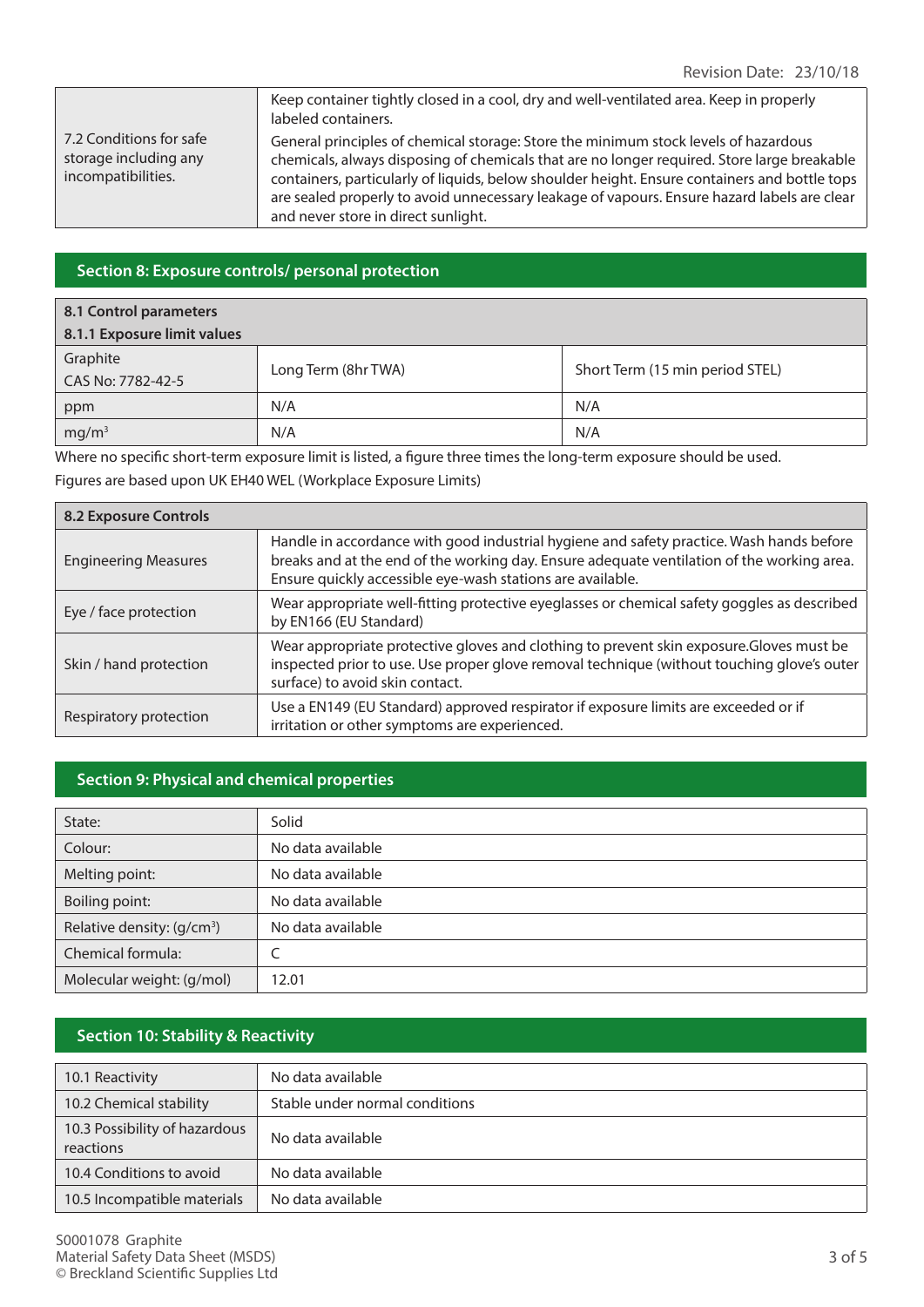| lo data available |  |  |
|-------------------|--|--|
|                   |  |  |

| <b>Section 11: Toxicological information</b> |                                          |  |
|----------------------------------------------|------------------------------------------|--|
| 11.1 Information on toxicological effects:   |                                          |  |
| Acute toxicity                               | No data available                        |  |
| Germ cell mutagenicity                       | No data available                        |  |
| Carcinogenicity                              | No data available                        |  |
| Reproductive toxicity                        | No data available                        |  |
| 11.4 Toxicological information               |                                          |  |
| Graphite                                     | Oral Rat LD50 (mg/kg): No data available |  |

#### **Section 12: Ecological information**

| 12.1 Toxicity: Toxicity to daphnia and other aquatic vertebrates |                                                                  |
|------------------------------------------------------------------|------------------------------------------------------------------|
| Graphite                                                         | EC50 Daphnia magna (Water flea) (mg/l - 48hr): No data available |

#### **Section 13: Disposal considerations**

| General information | Dispose of in compliance with all local and national regulations.                                                                       |
|---------------------|-----------------------------------------------------------------------------------------------------------------------------------------|
| Disposal methods    | Contact a licensed waste disposal company. Dispose of this material and its container to<br>hazardous or special waste collection point |

## **Section 14: Transport information**

| 14.1 UN Number                    |                                  |                  |
|-----------------------------------|----------------------------------|------------------|
| ADR/RID: N/A                      | IMDG: N/A                        | IATA: N/A        |
|                                   |                                  |                  |
| 14.2 UN Proper shipping name:     | Graphite                         |                  |
| 14.3 Transport hazard class(es):  | N/A                              |                  |
| 14.4 Packing group:               | N/A                              |                  |
|                                   |                                  |                  |
| <b>14.5 Environmental Hazards</b> |                                  |                  |
| ADR/RID: No                       | <b>IMDG Marine Pollutant: No</b> | <b>IATA: Yes</b> |

# **Section 15: Regulatory information**

| 15.1 Safety, health and environmental regulations/legislation specific for the substance or mixture |                                                      |
|-----------------------------------------------------------------------------------------------------|------------------------------------------------------|
| Regulations                                                                                         | Labelling according to Regulation (EC) No 1272/2008. |

#### **Section 16: Other information**

**16.1 Other information: Text of hazard statements in Section 3**